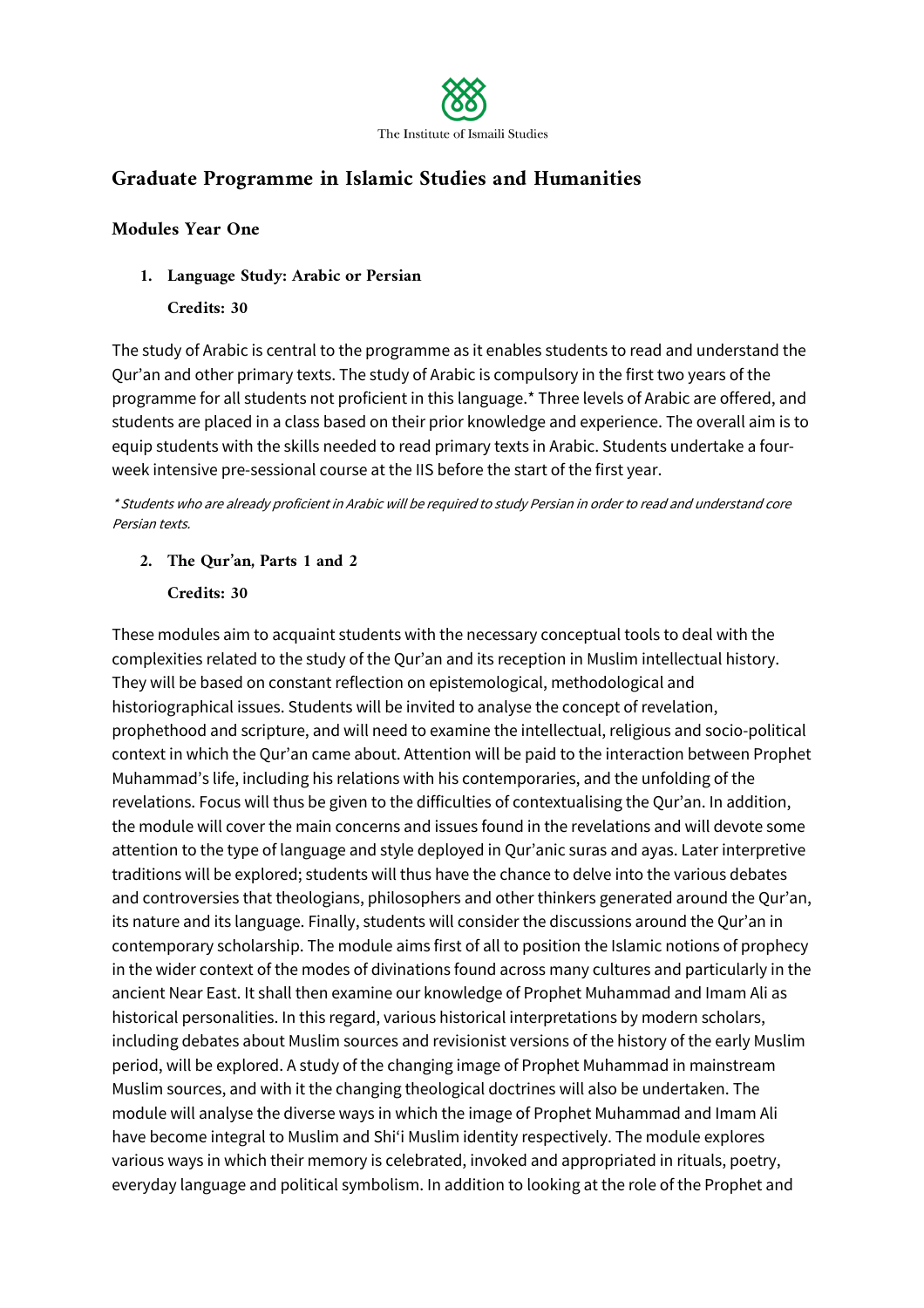

Imam Ali as an intercessor, their depiction in the hagiographic imagination, poetry and painting, and as a mystical paradigm. The module will then examine the ways in which the figure of the Prophet has come to be a central and sensitive element of Muslim identity in contemporary times, while exploring current psychological research on the notion of prophecy. At the end of the module, students should be able to revisit the current widespread understanding of prophethood and approach it in its shifting and contested historical context.

# **3. Ritual, Worship and Practice**

# **Credits: 15**

Employing an interdisciplinary approach including anthropology, sociology, history and religious studies, this module aims to provide students with a framework to understand the role of ritual, practice and spaces of worship in human societies with a particular focus on the Ismaili community. The module will first explore sociological and anthropological theories on ritual and religious practice as categories of experience and analysis. Students will familiarise themselves with key academic figures in the study of such pivotal yet elusive concepts; and will become aware of the latest developments in this field. As a second step, through a series of case studies of specific ritual practices and forms of worship, students will engage in an in-depth understanding of various ideas and concepts associated with ritual and worship, such as continuity and change; communal vs. individual; essence vs. form; ritualisation; performance and meaning-making; emotion; the ritual body; negotiation between 'local' and 'global'; authority, legitimation and social control through ritual; gender and ritual space. Last, focused case-studies will shed light on how rituals and forms of worships developed and evolved historically amongst Muslims; and particularly within the Ismaili community.

- **4. The Muslims in History series, comprising:**
- **Muslims in History 1: Late Antiquity**
- **Muslims in History 2: Middle Period**
- **Muslims in History 3: Modern and Contemporary Credits: 15 for each module**

Combining a broadly chronological approach with thematic explorations and case-studies, these three modules aim to help students develop a sound scholarly narrative of the histories of Muslim cultures from their emergence in the seventh century to contemporary times. Starting with an exploration of historiography and philosophy of history, the first module will focus on understanding history as a form of knowledge, recognising the meaning and role of interpretation in any historical writing and reading. The modules situate the early history of Muslims in the sociohistorical context of Late Antiquity, examining salient political, cultural and religious developments of the Near East in the first millennium. Modules two and three analyse key developments in Muslim history, including the exploration of how certain events were constructed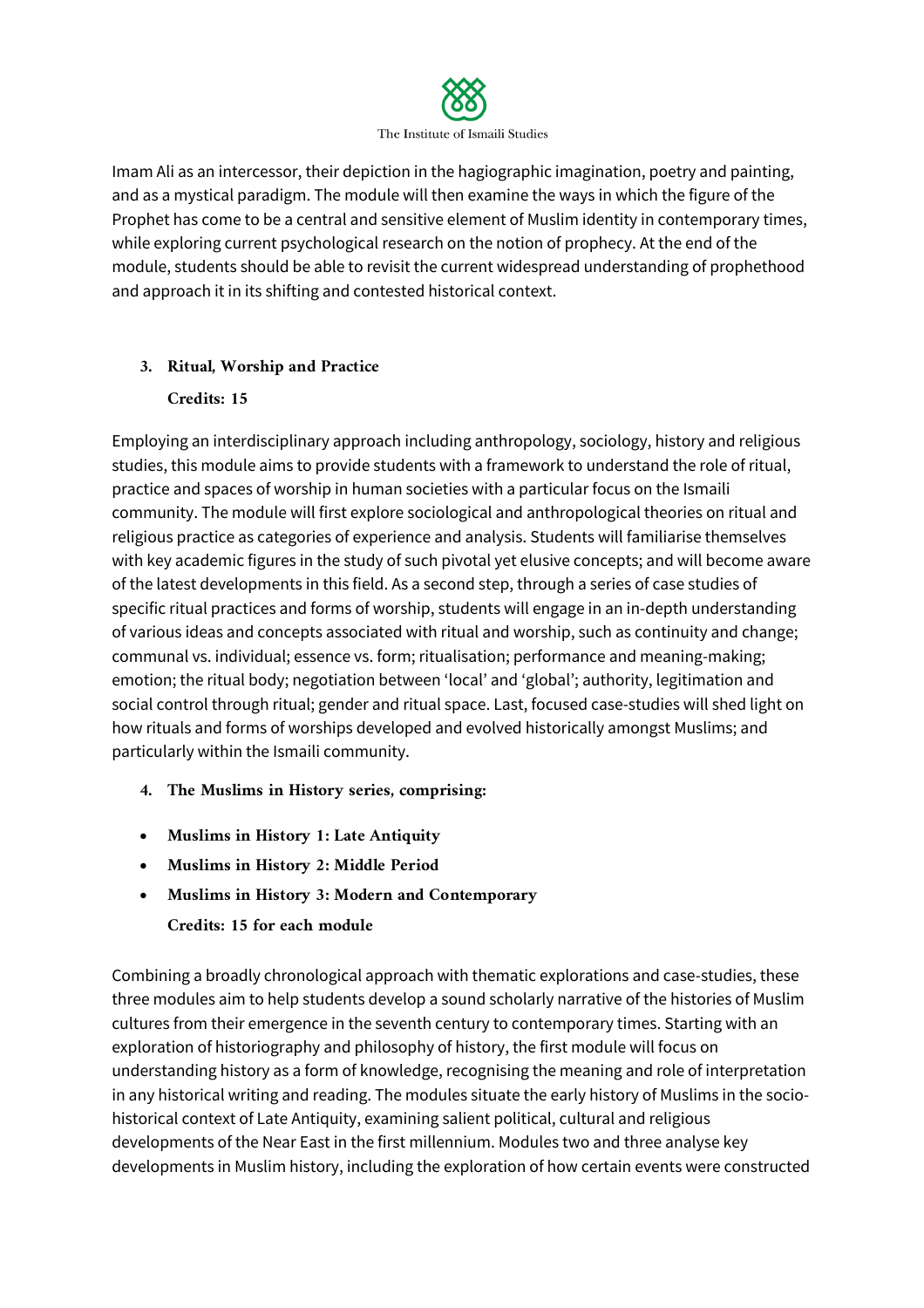

and interpreted as key moments. The modules will approach Muslim history as part of broader world history and thus in a historical and comparative context. A key feature of the modules will be to bring out issues such as the diversity and historicity of norms, institutions and conceptions; the dialectic of thought and material forces; and the contested nature of authority, identity, symbols and legitimacy. The third module in particular will focus on the nature of modern philosophical, cultural and sociological developments in Muslim contexts through investigating case studies of selected movements and figures and the uses of history in religious, political and social discourses.

# **5. Key Moments in Shi***'***i History, Thought and Society**

# **Credits: 15**

The aim of the module is to provide students with a basic grounding in the key moments and turning points in the history of Shi'i Islam, with special reference to Twelver Shi'i Islam. The module will start with an overview of the formative period of Shi'i Islam until the death of Imam Ja'far al-Sadiq and then cover aspects of the subsequent history of the Twelver Shi'a, with some attention to Zaydi Shi'ism. Shi'i communities will be studied in the broader context of Islamic history, with due attention to the socio-economic factors that contributed to the articulation of Shi'i identity and sentiments in different regions and in different periods of Islamic history.

# **6. Key Moments in Ismaili History**

# **Credits: 15**

This module provides a survey of key moments and developments in Ismaili history, from the earliest times to early modern times. The module aims to integrate the perspectives of history, theology and social sciences to illuminate critical junctures and intellectual developments, also covering Ismaili contributions to Islamic thought and culture, and contextualising Ismailis within the broader framework of Islamic history. Following an introduction to Ismaili historiography and the general nature of the source materials on the Ismailis, the module will concentrate on the early history of the Ismailis from the 8th century to the foundation of the Fatimid caliphate in 909. The next part will be devoted to the history of the Nizari Ismailis during the Alamut period (1090- 1256), while the final part will cover certain key patterns in the history of the post-Alamut Nizari Ismailis until the middle of the 19th century. The module will conclude with an investigation of the circumstances under which the Nizaris emerged in modern times as a progressive religious community under the leadership of their Imams, known internationally as the Aga Khans.

# **7. Religion, Literature and Identity in South Asian Muslim contexts**

# **Credits: 15**

South Asia is home to the largest concentration of Muslims in the world. This module surveys the historical development of Muslim communities in the region focusing on various articulations of their identities. Using the Satpanthi Khoja communities of Gujarat, Sind and Punjab and their ginan literature as a case study, the module considers issues and themes related to constructions of identity within religious and socio-political contexts, as well as the broader framework of South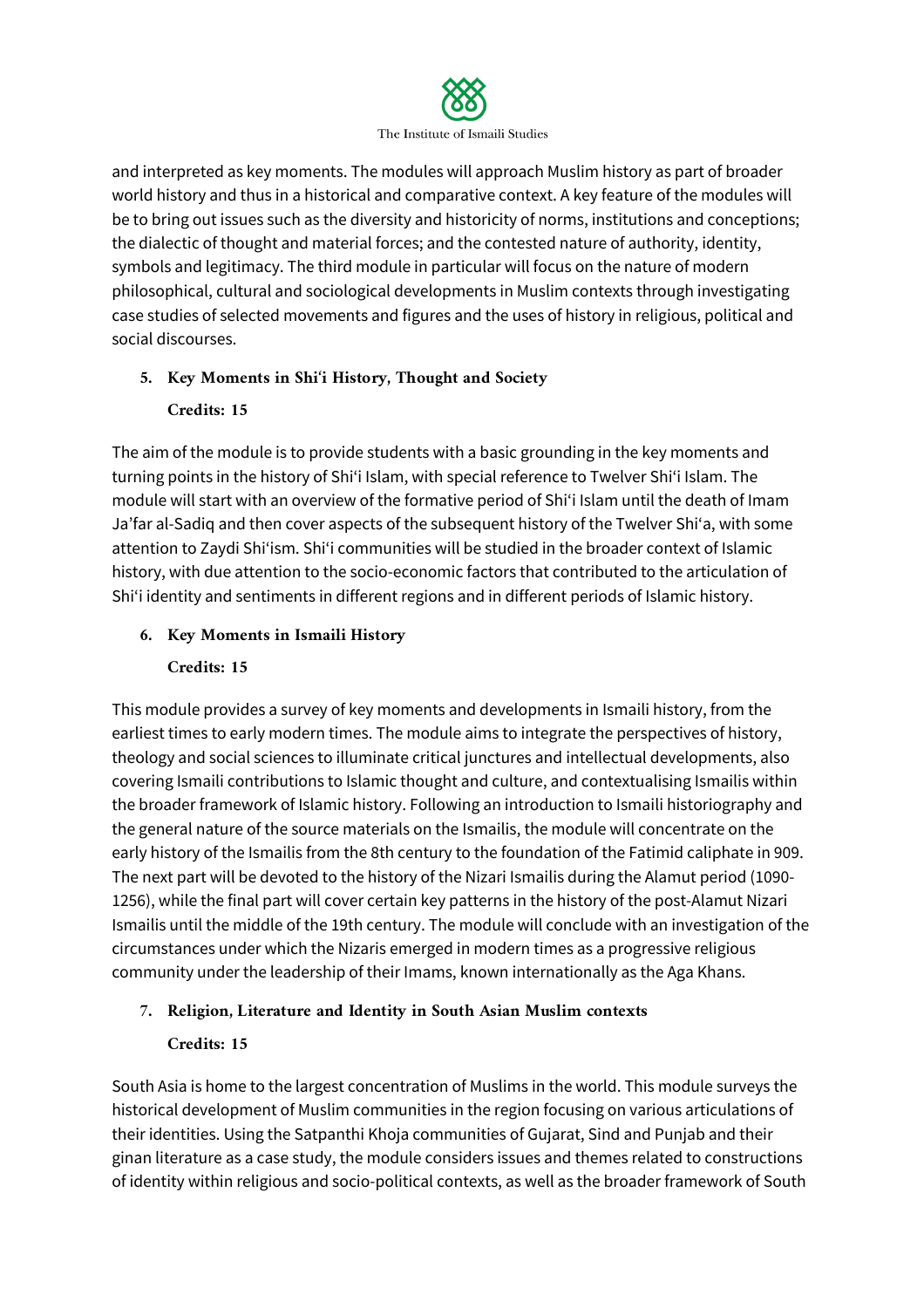

Asian cultures as expressed in language, literature and the arts. The module also examines the various ways in which the terms "Islamic" and "Muslim" have been defined in pre-modern and modern discourses in South Asia, particularly those of colonialism, nationalism and "Islamisation.

## **Modules Year Two**

#### **1. Language Study: Arabic or Persian**

#### **Credits: 30**

The study of Arabic is central to the programme as it enables students to read and understand the Qur'an and other primary texts. The study of Arabic is compulsory in the first two years of the programme for all students not proficient in this language.\* Three levels of Arabic are offered, and students are placed in a class based on their prior knowledge and experience. The overall aim is to equip students with the skills needed to read primary texts in Arabic. Students undertake a fourweek intensive pre-sessional course at the IIS before the start of the first year.

\* Students who are already proficient in Arabic will be required to study Persian in order to read and understand core Persian texts.

# **2. Research Design and Methods (assessed by Dissertation)**

#### **Credits: 60**

The purpose of this module is to equip students with the necessary background knowledge and skills to proficiently plan and undertake research activity within the field of the Social Sciences. The module will begin with a short introduction to the intellectual history of the Social Sciences, including a critical overview of the debates and developments surrounding some of the disciplines involved. In the following phase, an in-depth examination of issues and approaches to qualitative research design will be undertaken, taking into account recent advances in the field. The module will then focus on the development of a number of key practical skills, including the design of research questions and proposals, literature reviews, surveys, fieldwork activities, data collection and analysis.

Students undertake a series of practical exercises during the three terms of Year 2 in which they are assisted by individually allocated Research Supervisors. Supervisors also guide each student in planning, preparing for and conducting their field research and in writing up their dissertation. Throughout the module, students examine techniques and approaches for writing a professionallevel research paper, thus enabling them to proficiently translate their Field Research Project experience into an academic piece of an excellent standard.

Following approval by committee, students carry out their Field Research Project during the summer of their second year and produce an original piece of research in the form of a dissertation of 10,000 words. Approved projects are awarded modest funding to contribute to the cost of travel to and from the place of research and other project-related expenses.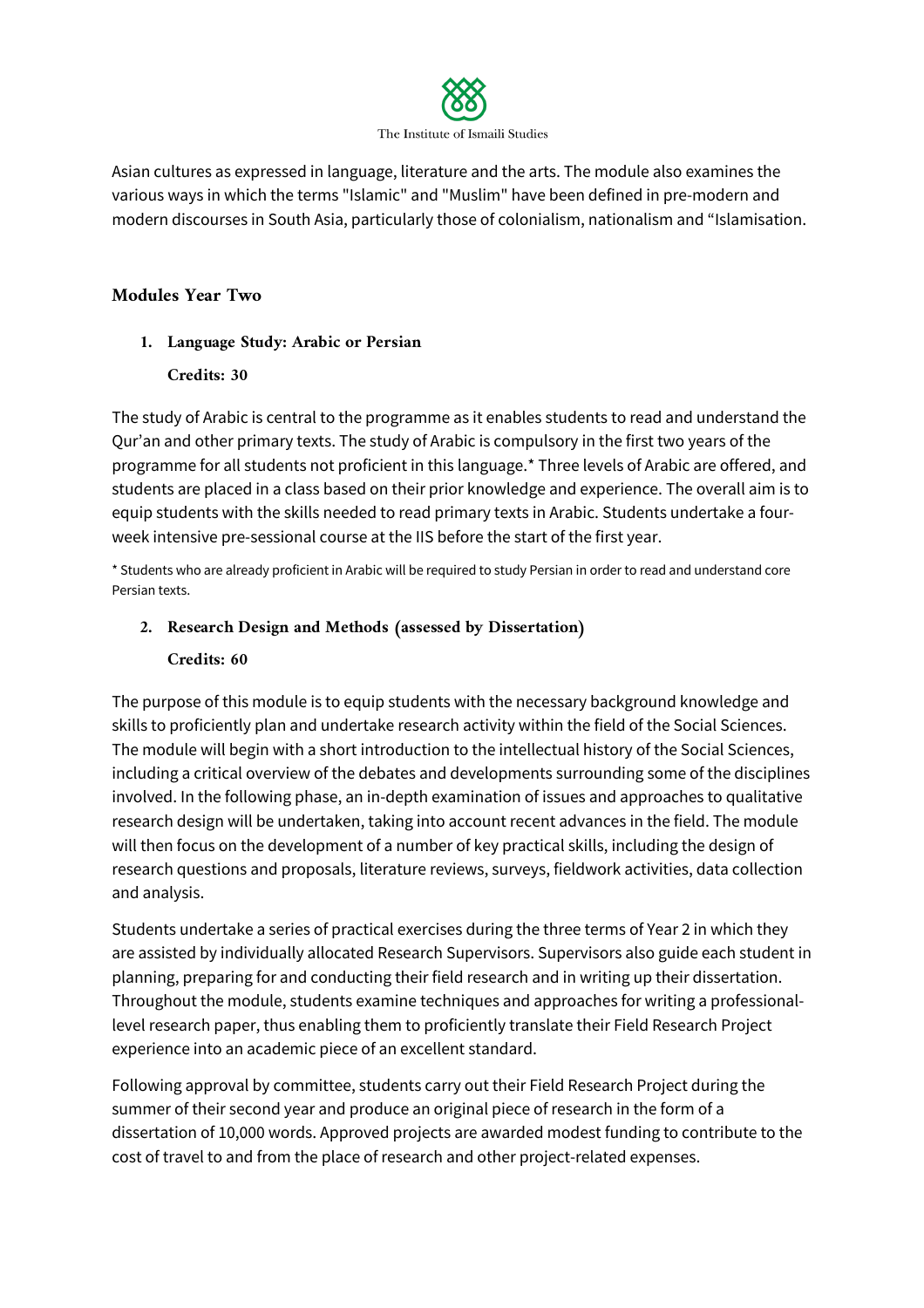

## **3. Ismailis in Modern Times**

#### **Credits: 15**

This module explores the key events, personalities and texts that have shaped the history of Ismaili communities in the modern period (from the late modern period, roughly late eighteenth century until present day) and considers the continuing relevance, perception and impact of this legacy on today's concerns. The emphasis will be on situating Ismailis within the larger framework of the ummah and other global communities. How do political and social theories related to transnational communities, global and local communities and minorities apply to Ismailis around the world? Particular attention will be paid to regional studies of Ismailis residing in different parts of the world, following diverse traditions. Adequate attention will also be paid to the Imamate of Aga Khan IV; the work of Imamat and Ismaili institutions and its subsequent impact on the social, economic and educational development of the community.

# **4. Law, Ethics and Society, Parts 1 and 2**

#### **Credits: 30**

This module aims to bring clarity to the use of notions such as ethics, morality, religious law, positive law and other similar widely used categories. It then offers an introduction to the emergence, during the so-called 'Axial Age', of important questions about the universe, the place of humanity in it, the meaning of life and the norms that should guide human behaviour. The ways those questions were addressed by various individuals and groups, some invoking the sole authority of reason, while others claiming some form of inspiration like religious revelation or mystical intuition, will be discussed. The processes by which some of these answers were institutionalised and gave birth to specific regulation systems and to the erection of particular social orders or political systems will also be examined. The module concludes by highlighting the idea of a sharp division between "is" and "ought" as it emerged in the 18th century, and how this idea brought an important shift to the discussions, in our time, about ethics, law and the social order.

# **5. Art, Literature and Religion, Parts 1 and 2**

# **Credits: 30**

The course will explore the literary and artistic dimensions of the world's Muslim societies, focusing on the role that literary genres (scriptures, panegyrics, love lyrics, epic romances, folk songs and folk tales) and the arts (music, dance, drama, architecture, calligraphy, miniature painting) play as expressions of piety and socio-political critique. Broadly speaking, it will explore how works of literature and art function within a given society and ways in which culture is produced, interpreted, and disseminated. A primary objective is to examine the relationships between religion, literature, and the arts in a variety of historical and cultural contexts. Case studies will highlight ways in which Arabic and Persian literary and artistic traditions have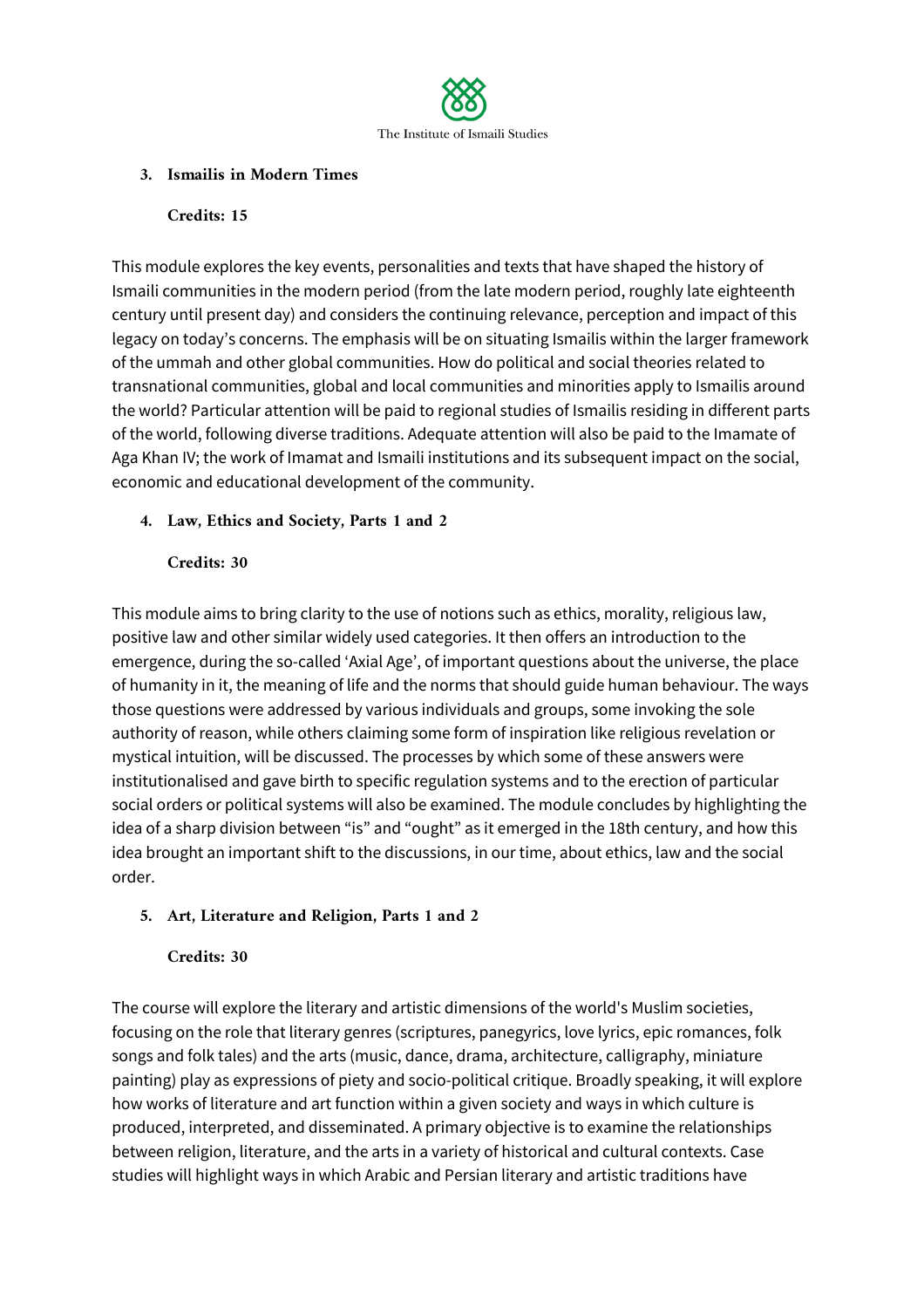

profoundly influenced the frameworks within which Islam, its texts, its rituals and practices have been interpreted and expressed. It will also explore the manner in which Arabic and Persian literary and artistic traditions interacted with those beyond the Middle East as Islam became a global religious tradition. This will illustrate how a literary and artistic approach to studying a religious tradition allows access to voices and interpretations that are often unheard, rendered marginal or declared "heretical" by those who claim to represent "official" religious institutions.

# **6. Intellectual Traditions in the History of Muslims**

#### **Credits: 15**

This module aims to shed light on fundamental currents of thought which prospered in the History of Muslims, by taking stock of recent advances in scholarship. Traditional historians of Islam used to focus on religious learned traditions and their role in shaping the social order and in facing, supporting or opposing those who seize political power. However, recent historical studies – particularly some works which attempted to build a comprehensive understanding of the whole spectrum of cultural developments in Muslim contexts, such as those by Marshall Hodgson and Mohamed Abed Jabri – have highlighted the diversity of intellectual traditions which thrived in predominantly Muslim environments, their interactions and their role in shaping intellectual outlooks among the elites as well as key aspects of the everyday life within the population at large. The module will offer an understanding of the continuities that link those traditions with areas of interest and disciplines cultivated in the history of mankind across cultural and religious divides, as well as the diversity of forms and expressions these traditions have taken. Geographical and periodical classifications will be objects of close scrutiny in order to uncover assumptions that they may convey, and in order to help situate intellectual traditions which emerged in Muslim contexts within the wide framework of humanity's intellectual development.

# **7. Prophet Muhammad and Imam Ali in the Discourse of Muslim Communities**

#### **Credits: 15**

The module aims first of all to position the Islamic notions of prophecy in the wider context of the modes of divinations found across many cultures and particularly in the ancient Near East. It shall then examine our knowledge of Prophet Muhammad and Imam Ali as historical personalities. In this regard, various historical interpretations by modern scholars, including debates about Muslim sources and revisionist versions of the history of the early Muslim period, will be explored. A study of the changing image of Prophet Muhammad in mainstream Muslim sources, and with it the changing theological doctrines will also be undertaken. The module will analyse the diverse ways in which the image of Prophet Muhammad and Imam Ali have become integral to Muslim and Shi'i Muslim identity respectively. The module explores various ways in which their memory is celebrated, invoked and appropriated in rituals, poetry, everyday language and political symbolism. In addition to looking at the role of the Prophet and Imam Ali as an intercessor, their depiction in the hagiographic imagination, poetry and painting, and as a mystical paradigm. The module will then examine the ways in which the figure of the Prophet has come to be a central and